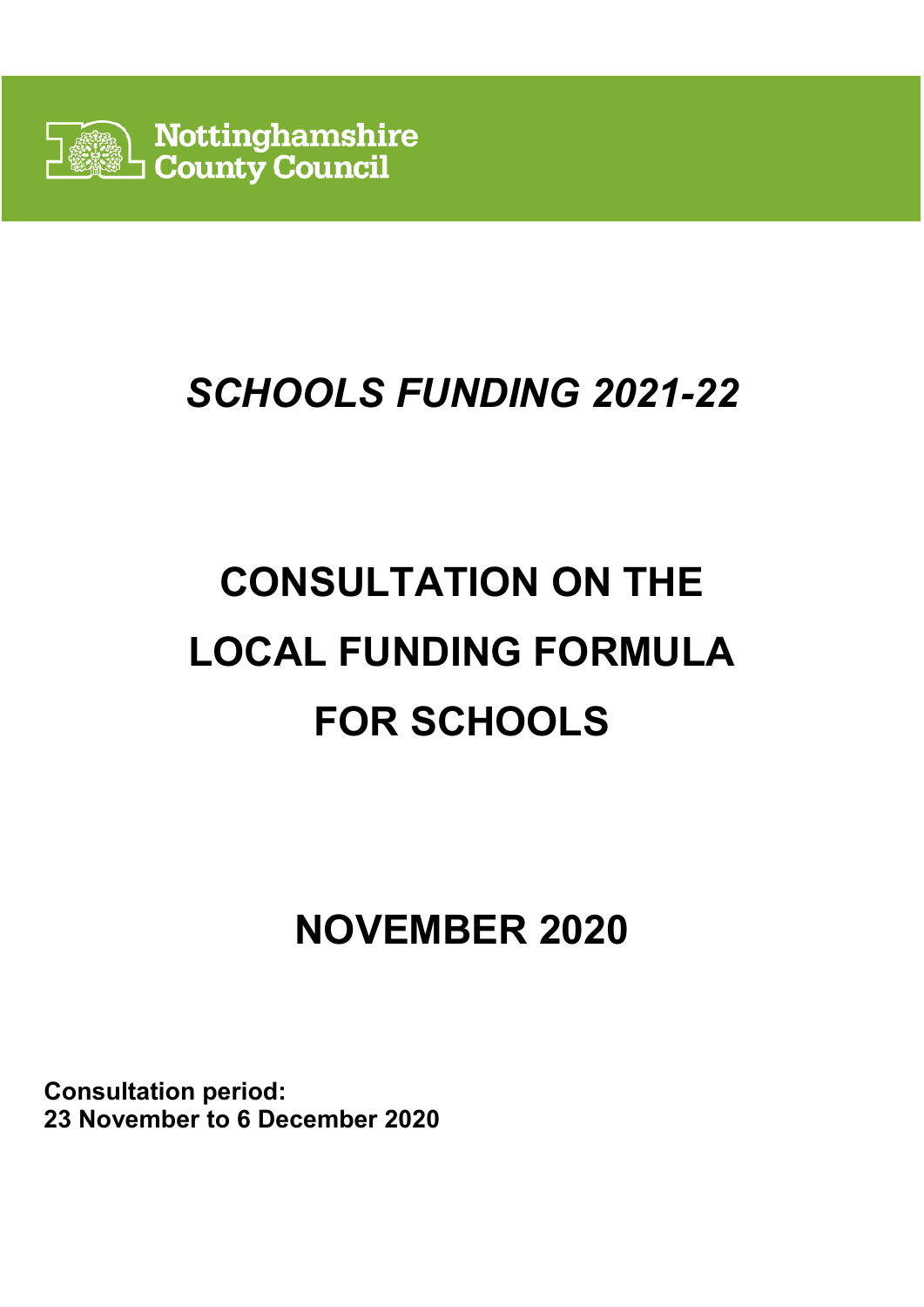| <b>Section</b> | <b>Contents</b>                                                    | Page  |
|----------------|--------------------------------------------------------------------|-------|
|                |                                                                    |       |
|                | Introduction                                                       | 2     |
|                |                                                                    |       |
| 2              | National Funding Formula (NFF) Update                              |       |
|                |                                                                    |       |
| 3              | Nottinghamshire Schools Block Funding Allocation 2020-21           |       |
|                |                                                                    |       |
| 4              | Approach to the Schools Block Funding Formula Consultation 2020-21 |       |
|                |                                                                    |       |
| 5              | Schools Block Funding Formula Consultation Proposals 2020-21       | $5-6$ |
|                |                                                                    |       |

**Appendix 1 2020-21 Local Funding Formula & 2021-22 National Funding Formula Appendix 2 Financial Model**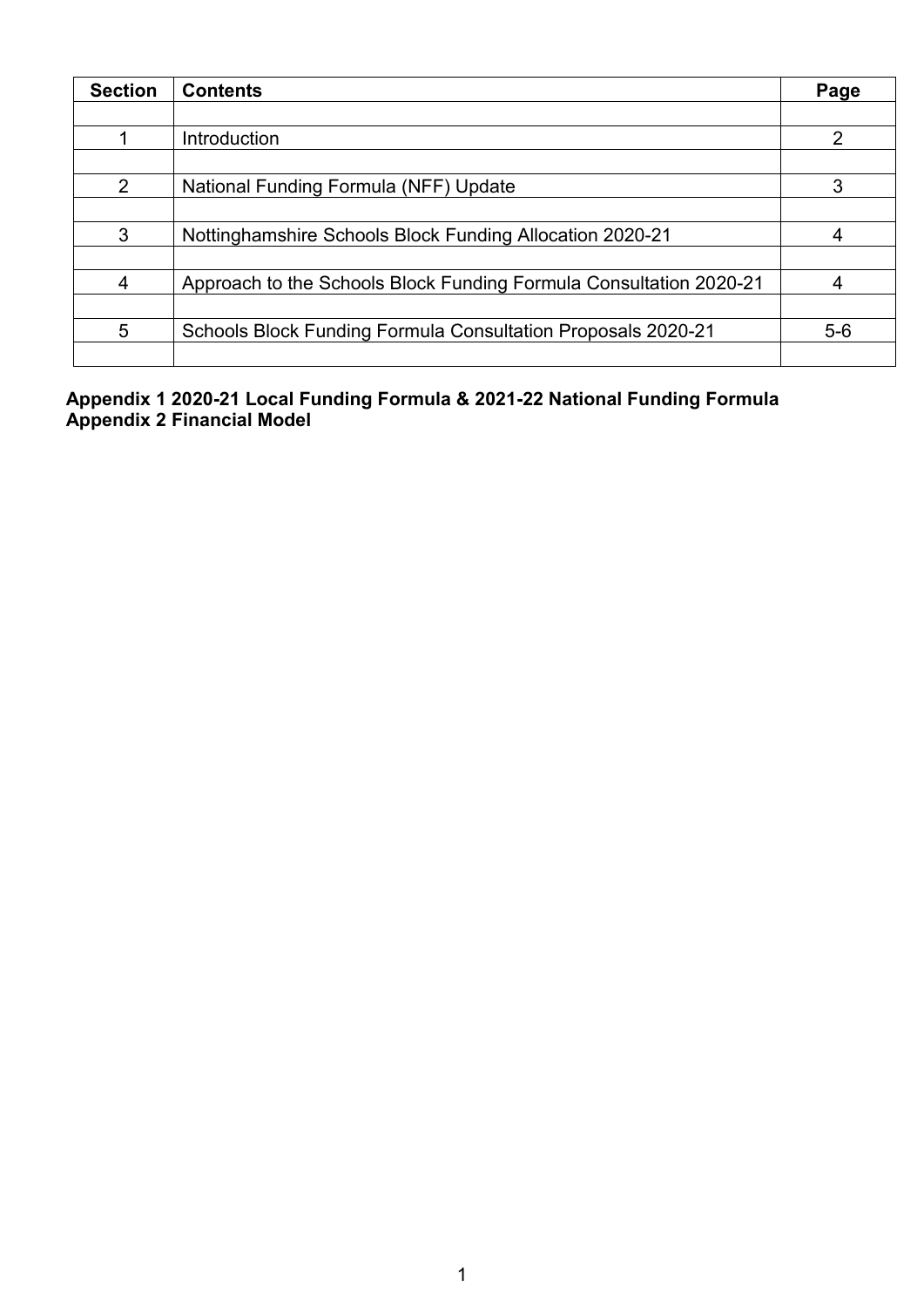### **1. Introduction**

- 1.1.The purpose of this consultation exercise is to seek the views of maintained schools and academies on the formula changes the County Council and Schools Forum should consider for 2021-22. It is still the responsibility of the local authority to set the local funding formula for 2021-22.
- 1.2.The current formula for 2020-21 mirrors all elements of the national funding formula (NFF) i.e. minimum per pupil, formula factors, unit values and minimum funding guarantee.
- 1.3.In July 2020 the DfE published the LA Schools Block indicative funding allocations for 2021- 22 together with other NFF policy changes some of which will impact on the consultation for that year.
- 1.4.Other grants e.g. Pupil Premium and funding from the High Needs block will continue to be distributed by the methods prescribed or agreed outside of the local funding formula (LFF).
- 1.5.The consultation on the proposals will be launched on Monday 23 November 2020 and be open until Sunday 6 December 2020 and provides an opportunity for schools to express their views on the proposals. It is available through Citizen Space via the link: <https://consult.nottinghamshire.gov.uk/communications/consultation-on-the-local-funding-formula-for-scho/> The responses will be considered by the Schools Forum on 10 December 2020.
- **1.6.The financial models provided with the consultation are for illustrative purposes only and do not reflect the funding that will actually be received by a school in 2021-22. They are based on the data used to determine schools' 2020-21 budgets. The multipliers implied by the modelling cannot be guaranteed for 2021-22 at this stage.**
- 1.7.The local funding formula for 2021-22 will be finalised based on the 2021-22 Dedicated Schools Grant settlement and issued pupil data sets in late December 2020. Individual school budget allocations will be confirmed to local authority maintained schools by 28 February 2021. The Education & Skills Funding Agency (ESFA) will confirm academy budgets during March 2021.
- 1.8.The final formula will be submitted to the ESFA by 21st January 2021 and recommended to the County Council's Policy Committee for approval on 10 February 2021.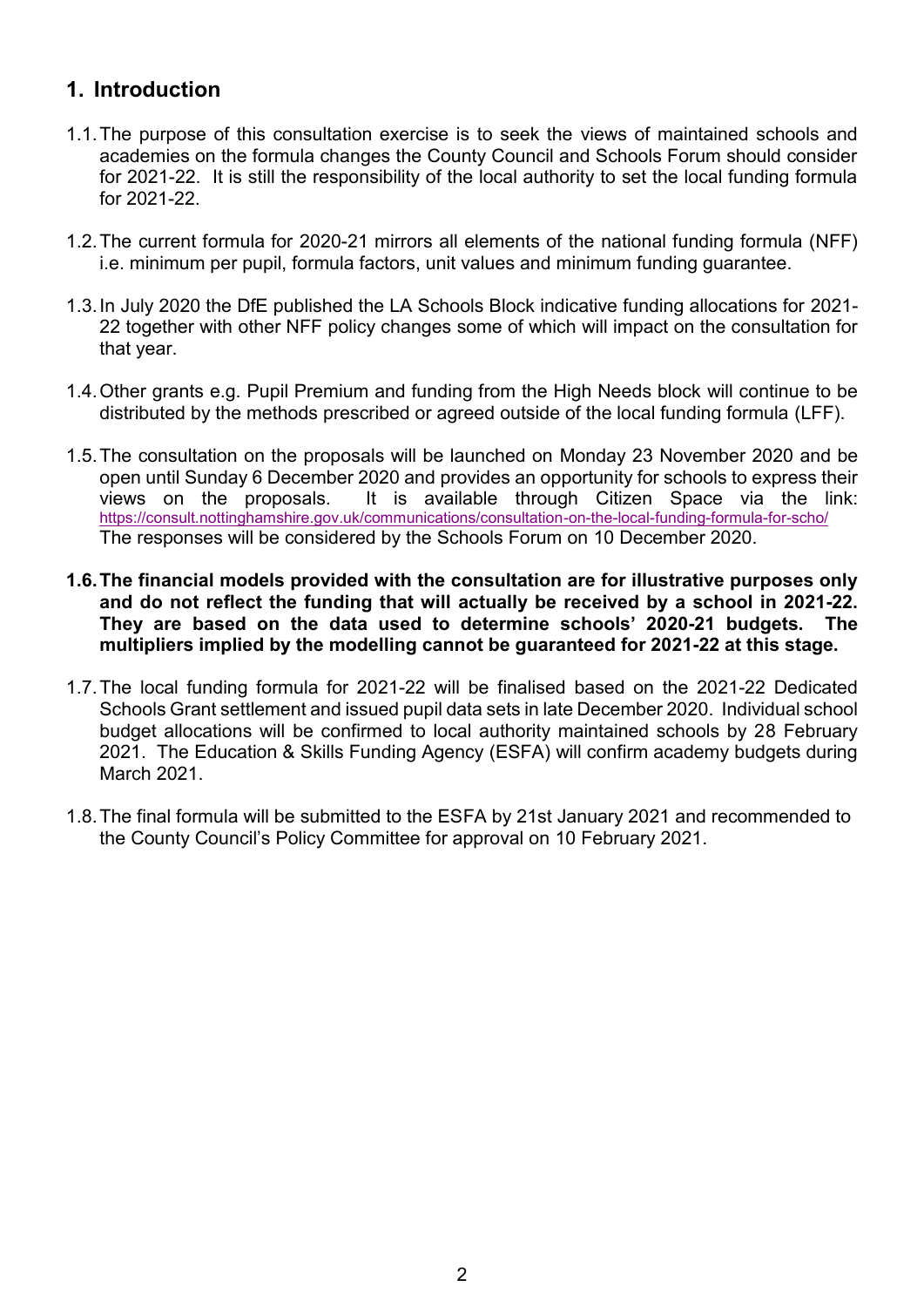# **2. National Funding Formula Update**

- 2.1In July 2020 the DfE published its update to the NFF, including notional allocations for schools, and the primary and secondary units of funding that LAs funding allocations will be based on for 2021-22. It also included a number of key changes as follows:
- Incorporation of the 2019 update to the Income Deprivation Affecting Children Index (IDACI) data set.
- The funding floor will be set at 2.0% (1.84% 2020-21) and based on individual schools funding floor baseline. This increase is based on pupil led funding only.
- The Teachers' Pay Grant (TPG) and Teachers' Pension Employer Contributions Grants TPECG), including the supplementary fund, have been rolled into the NFF by increasing the, funding floor base line, basic per pupil entitlement and minimum per pupil (MPP) funding.
- The MPP funding levels will be set at £4,180 (including £180 for the rolling in of grants) for primary schools, £5,215 for Key stage 3 and £5,715 for Key stage 4. This means that for each secondary school with a standard structure of 5 year groups the minimum per pupil amount will be £5,415 (including £265 for the rolling in of grants). These levels are mandatory for all local authorities to use in their local funding formula (LFF).
- Schools that are attracting their core NFF allocations will benefit from an increase of 3% to the formula's core (i.e. pupil led) factors.
- An increase to the maximum sparsity value from £26,000 to £45,000 for primary schools. and from £67,600 to £70,000 for secondary schools to improve support for small and rural schools.
- Pupil growth will be allocated on a formulaic basis again although it is still up to local authorities how to distribute the funding.
- 2.2The government has also confirmed that local authorities will continue to determine local formula in 2021-22. Later this year it will put forward plans to move to a 'hard' NFF in the future.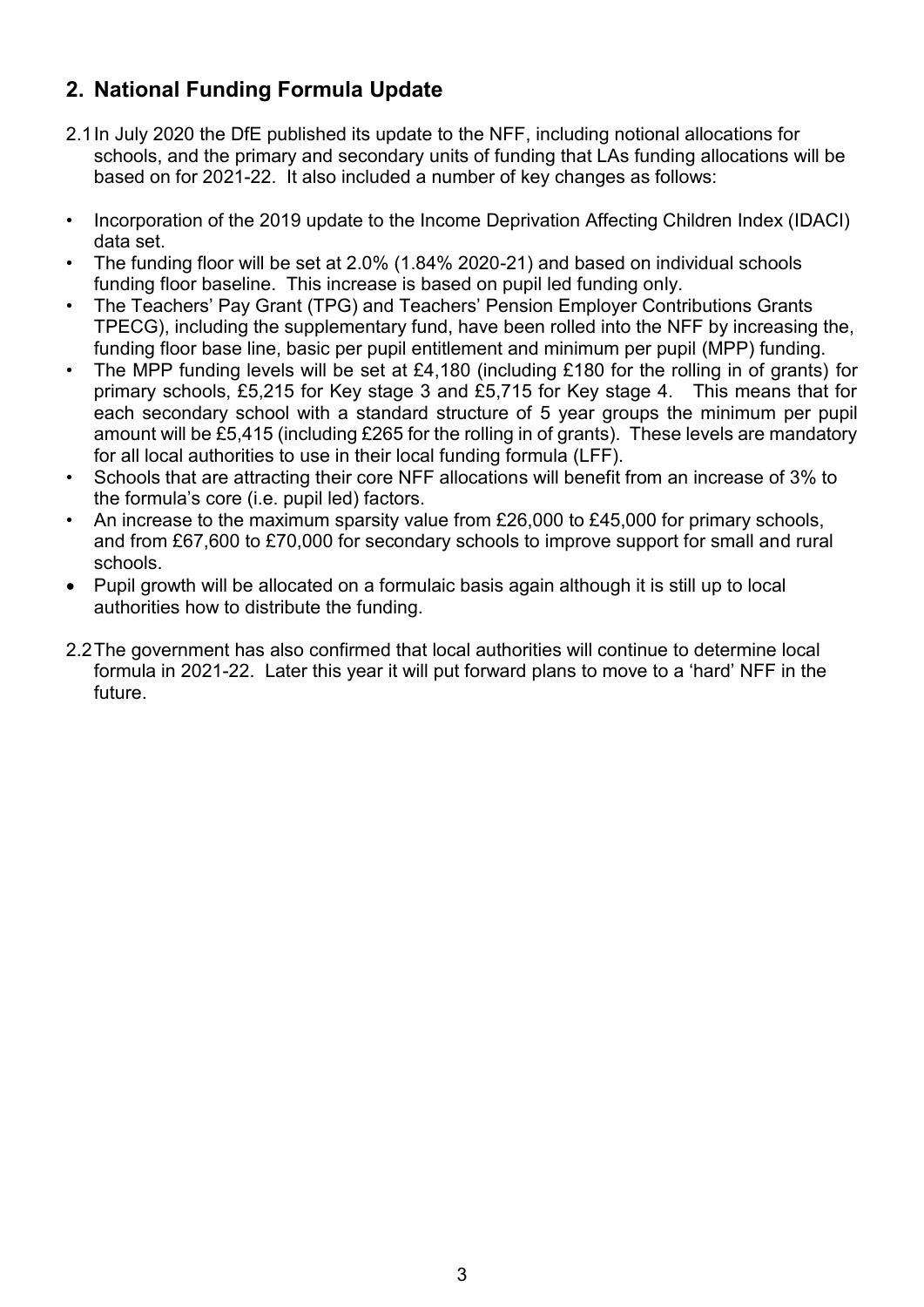# **3. Nottinghamshire Schools Block Funding Allocation for 2021-22**

3.1The NFF funding allocation for Nottinghamshire is set out below. This is indicative because the quantum will be determined by the pupil numbers obtained from the October 20 census.

#### **Table 1 Schools Block funding Allocation**

**Schools Block Funding Breakdown**

|                            | <b>Actual 2020-21</b>              |                           | Indicative 2021-22 |                              |                           |         |                          |          |
|----------------------------|------------------------------------|---------------------------|--------------------|------------------------------|---------------------------|---------|--------------------------|----------|
|                            | October 2019<br><b>Pupil No.'s</b> | Unit of<br><b>Funding</b> | 2020-21            | <b>October</b><br>2019 Pupil | Unit of<br><b>Funding</b> | 2021-22 | Increase/<br>Decrease(-) |          |
|                            |                                    |                           |                    | No.'s                        |                           |         |                          |          |
|                            |                                    | £                         | £000               |                              | £                         | £000    | £000                     | %        |
| Primary                    | 66,827.5                           | 4,125                     | 275,632            | 66,828                       | 4,467                     | 298,524 | 22,892 8.31              |          |
| Secondary                  | 43,023.5                           | 5,218                     | 224,480            | 43,024                       | 5,650                     | 243,098 | 18,617 8.29              |          |
| Premises & Mobility        |                                    |                           | 6,002              |                              |                           | 6,326   |                          | 324 5.40 |
| Growth Funding             |                                    |                           | 3,789              |                              |                           | 3,789   |                          | 0.00     |
| <b>TOTAL SCHOOLS BLOCK</b> | 109,851                            |                           | 509,903            | 109,851                      |                           | 551,736 | 41,833 8.20              |          |

- 3.2The 2021-22 funding allocation is calculated as a per pupil amount for primary and secondary schools. These amounts are derived after the NFF has been applied i.e. the total NFF funding allocations are calculated for primary and secondary phases and these are then divided by the number of pupils in each phase. This means that individual LAs still have different per pupil amounts.
- 3.3The indicative allocation shows that there is £41.833m additional funding for Nottinghamshire. However around £23.9m of the increase relates to the Teachers' Pay and Pension grants being rolled into the Schools Block. Adjusting for this means the like for like increase is around £17.9m, (3.5%).
- 3.4The school tables provided by the DfE give notional allocations for individual school budgets for 2021-22 but these were illustrative only and do not represent the funding that a school will actually receive in that financial year.

## **4 Approach to the Schools Block Funding Formula Consultation for 2021- 2022**

- 4.1A report was presented to the Schools Forum on 12<sup>th</sup> November which outlined the 2021-22 funding announcements and the proposed approach to the consultation. The aim is to continue to mirror the National Funding Formula as far as possible based on the indicative 2021-22 funding allocation for Nottinghamshire and allowing for some known increases e.g. in schools rates bills.
- 4.2The final 2021-22 local funding formula will be based on affordability once the actual funding settlement is received in December 2020 which will include the October 2020 census, changes to pupil characteristics and the growth funding formula. However, in the main schools will not receive less than their 2020-21 funding allocation unless their pupil numbers have reduced
- 4.3We are already aware of a significant issue that has been highlighted by other LAs regarding the increase in the number of children becoming eligible for Free School Meals (FSM) between the October 2019 and October 20 census points. Following further investigation we estimate an increase of approximately 26% (4,335 pupils @ £461.27 per pupil) which may cost up to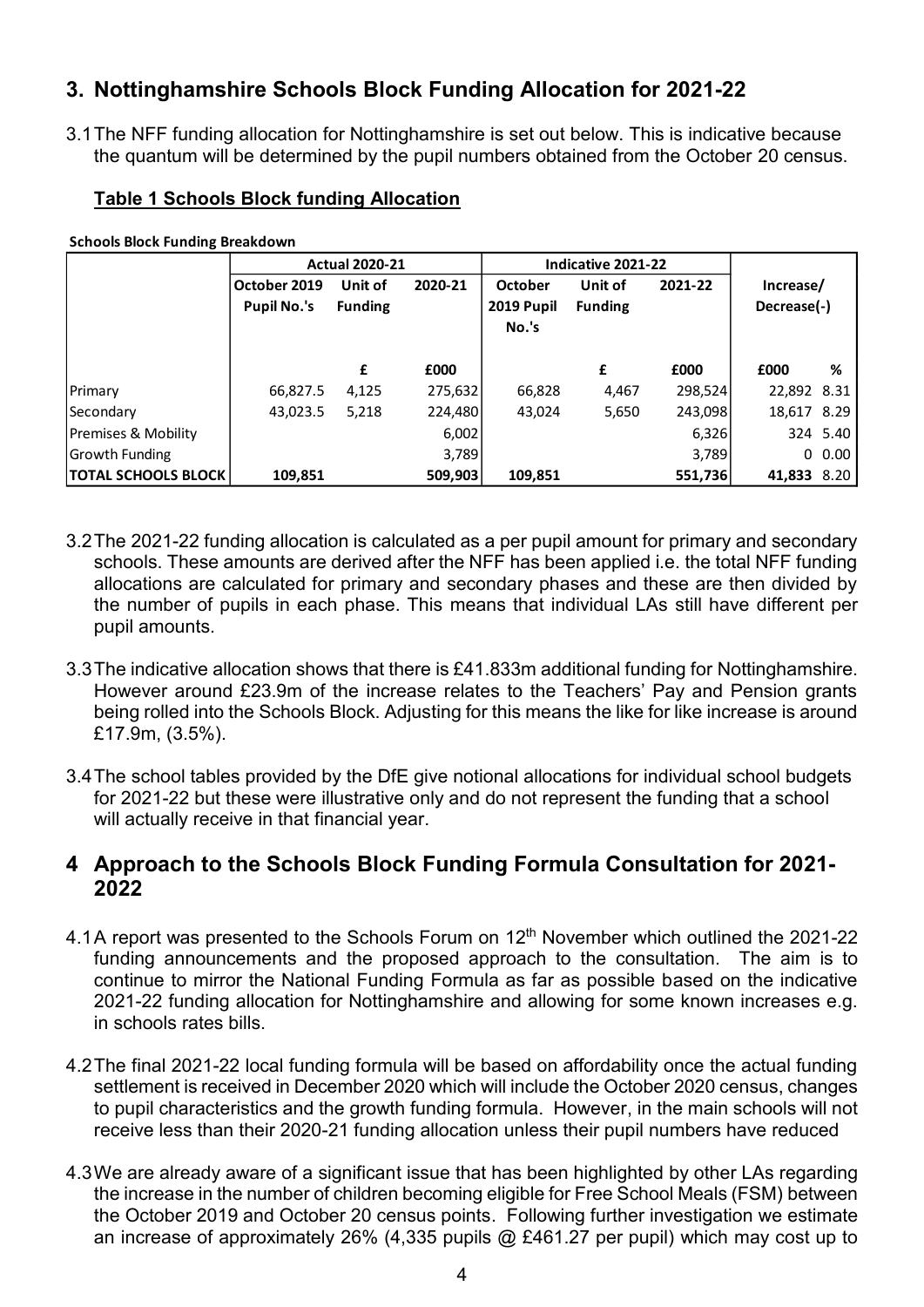£2.0m. This will potentially impact on the affordability of the funding formula and the ability to continue to mirror the NFF, in its entirety, for 2021-22.

- 4.4 The issue we have is that the funding for the additional FSM pupil numbers will not be reflected in the LA Schools Block funding allocation for 2021-22. The per pupil units of funding which determine our funding allocation, have already been set and the ESFA does not have any plans to update them. Therefore, we need to plan for the worst and hope for the best.
- 4.5. The consultation proposals are to continue to move the LFF towards the NFF whilst retaining some flexibility to address any funding shortfall by reintroducing a gains cap and having a flexible MFG. The financial models assume a potential funding shortfall of £2.0m.

## **5 Schools Block Funding Formula Consultation Proposals**

The local authority is required to consult on any changes to the LFF and the questions below are designed to align the current LFF with the NFF. The changes to the Minimum Per Pupil amount have not been included because the funding levels are mandatory for LA's to use in their LFF.

#### **5.1Changes to the Unit Values Attributed to each Factor**

The unit values for all the NFF factors have been increased by 3%. In order to continue with the principle to mirror the NFF as far as possible these increases will need to be reflected in the LFF. The unit values for 2020-21 and those proposed for 2021-22 are shown in the Appendix.

#### *Question 1*

#### *In order to continue with the principle to mirror the NFF as far as possible the local authority would need to increase the unit values for each factor as detailed in Appendix 1*

#### *Are you in agreement with this proposal? Yes/No*

#### **5.2Minimum Funding Guarantee (MFG)**

The purpose of the MFG is to protect schools from excessive year on year changes in funding as a result of, for example a change in pupil characteristics. As the protection provided is based on per pupil funding, the MFG calculation will not include school led or premises factors. The MFG will be used to action the inflationary increase referred to as the funding floor.

For 2021-22 the MFG/funding floor must be between +0.5% and +2.00% and the current MFG in the LFF is 1.84%, by setting a positive MFG this protects schools from any reduction in per pupil funding as a result of a change in pupil characteristics or unit values. In order for the LA to retain some flexibility to manage any changes in pupil characteristics when the data is updated in December the MFG would need to be set between +0.5% and +2.00%.

#### *Question 2*

*The current MFG is set at 1.84% to allow schools to receive a minimum increase above their 2019-20 baseline. For 2021-22 the local authority would need to set the MFG at between +0.5% and +2.00% (subject to affordability). In consideration with Models 1 – 3 (Appendix 2) which illustrate the impact of an MFG at 0.5%, 1.00% and 2.00%. Are you in agreement with this proposal?* 

*Yes/No*